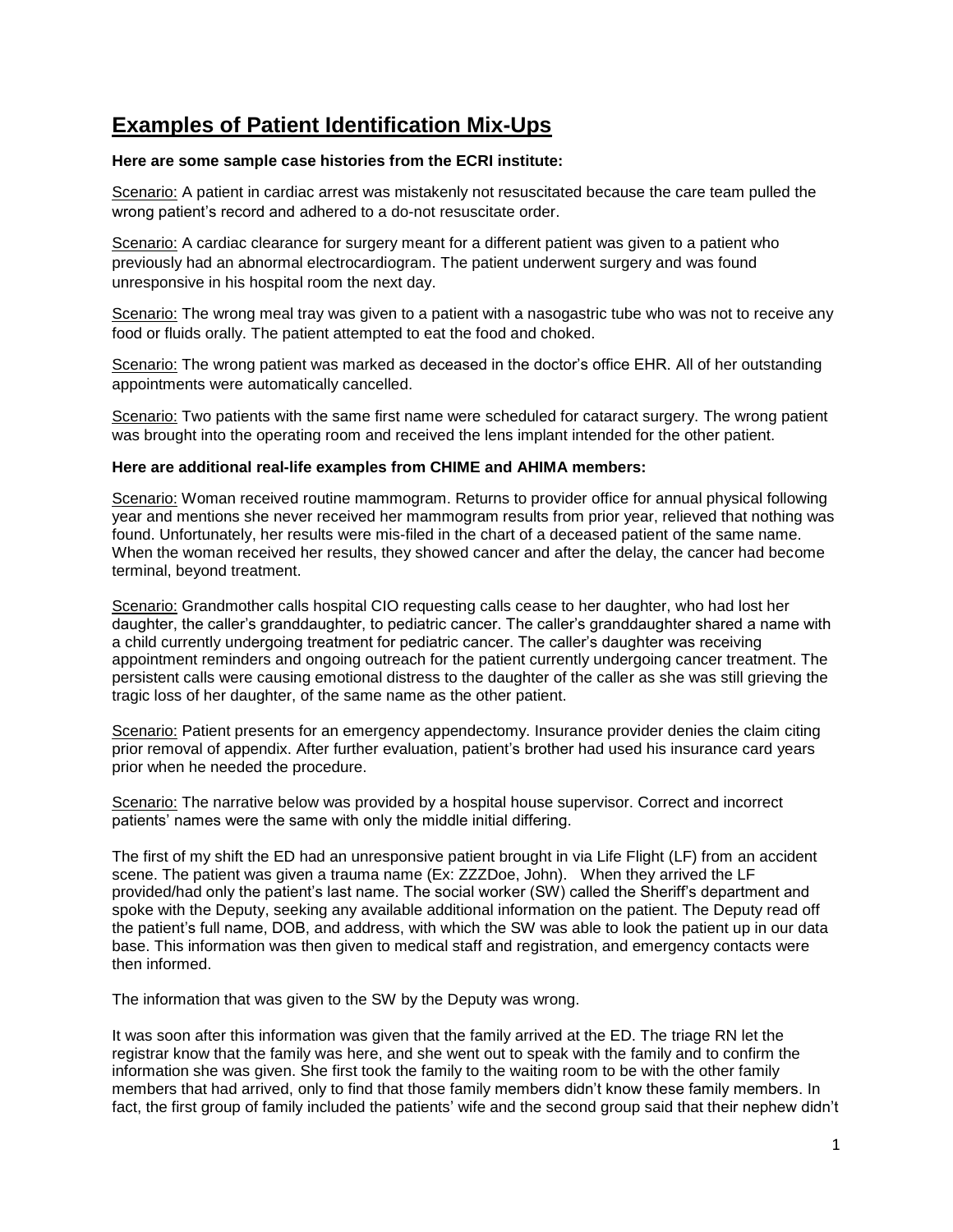have a wife. The wife was asked for the patient's middle name and DOB. She said it was XXX. (she noted that it was different than what the fact sheet had). The registrar immediately realized that something was not right and reported the problem.

The house supervisor (HS) spoke with the wife and was able to obtain the patient's driver's license and get a few identifying markers of the patient such as a growth on his arm and scar on his left leg. HS went to the Cath Lab and confirmed that it was indeed her husband. Once verified, the registrar was able to find the correct patient in the hospital database under the correct name, dob, and social security number.

During this time the mother of the supposed patient had walked down to her son's house and found that he was indeed at home and not at the hospital. We talked with the family that had arrived at the hospital and let them know that the wrong information had been provided, and it was not their relative that was brought on Life Flight to the hospital. We assured them that no medical records had been compromised as it was still under a trauma name and we apologized profusely. They were understanding.

HS tried to call Deputy to get a clearer picture of the breakdown in information, but he was not available. They did speak with a Sergeant and let him know of the concerns we had, who stated that he would escalate to their Lieutenant.

We are so lucky that we had used a trauma name because if we had the **incorrect** name of the patient a few minutes earlier we would have seen that the patient was DNR/DNI and would have **stopped life saving measures such as compressions and intubation**. I tried to express the severity of being given the wrong name.

When I finally did speak with the Deputy he explained that when he got to the scene the "wife" (which was actually the daughter0 who found him unresponsive was so upset that they could barely get a name out of her and she didn't even know his birthdate and could only give an age. With the name and age, the Deputy looked the person up in the database and only found one match and thought it was correct. When SW called, he read from the database what he had found. I explained to him what could have gone wrong due to it not being correct and to maybe let us know how he got the name and the situation around the name, that it could be wrong. If we had any inclination it could be wrong the SW could have investigated it further.

Scenario: A biopsy was done in OB. When the provider entered the room, she brought the previous patient's information in with her. The Medical Assistant came in to chaperone and help collect the biopsy. The Medical Assistant put the label on the specimen from the previous patient because that was the only chart the provider had in the room. The specimen was sent to the lab with the wrong name on it. The lab questioned the sample after they went through their process to identify the sample because there was no Patient X name and order for that patient. They called the clinic and luckily, the OB provider went down to the lab to verify that the sample was indeed from the other patient and she re-labeled it with the correct name so the lab did the pathology on the biopsy.

Scenario: A lab test where the patient had a pap smear done but had a male gender name so the lab cancelled the order thinking it was a mis-labeling when in fact the female patient who had a pap smear did have a typically male gender name.

Scenario: Patient X was brought into the ER by law enforcement, provided a first, last name, and SSN. Six weeks later, a bill was sent to the father of alleged Patient X. After further investigation, it turned out the person that presented at the ER was falsely using Patient X's identity. Over 100 or more hours of manpower were spent by the records department, provider, and legal team to resolve the issue.

Scenario: Patient presented unresponsive from an outside hospital as a transfer to our organization. Demographic details were provided, but we could not locate any identifying data in our EHR so we created a new medical record. Days later the patient is responsive and alerts staff that they have been treated at our facility previously (used middle name as first name). Older medical record identified and